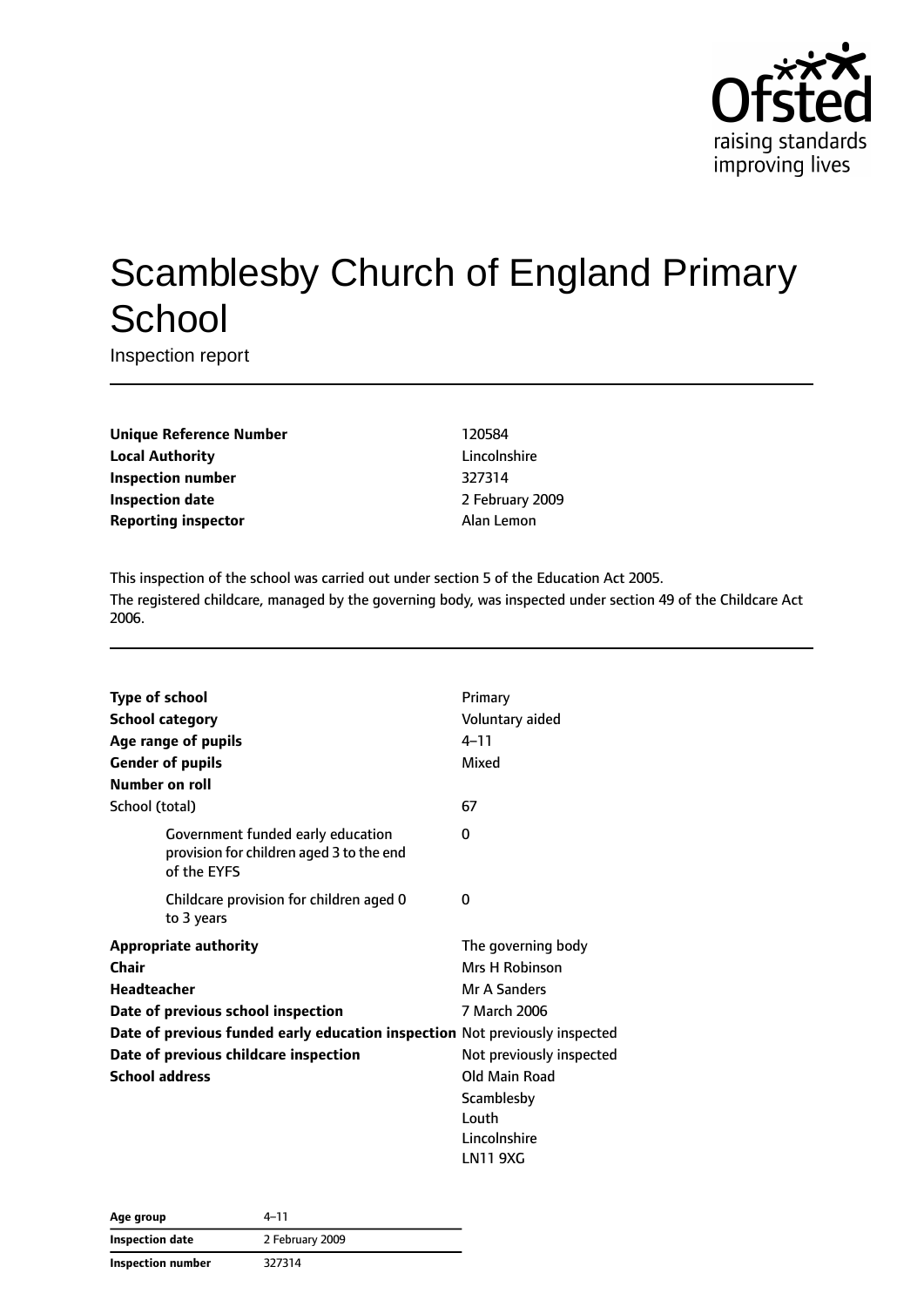**Telephone number** 01507343629 **Fax number** 01507343629

| Age group         | 4–11            |
|-------------------|-----------------|
| Inspection date   | 2 February 2009 |
| Inspection number | 327314          |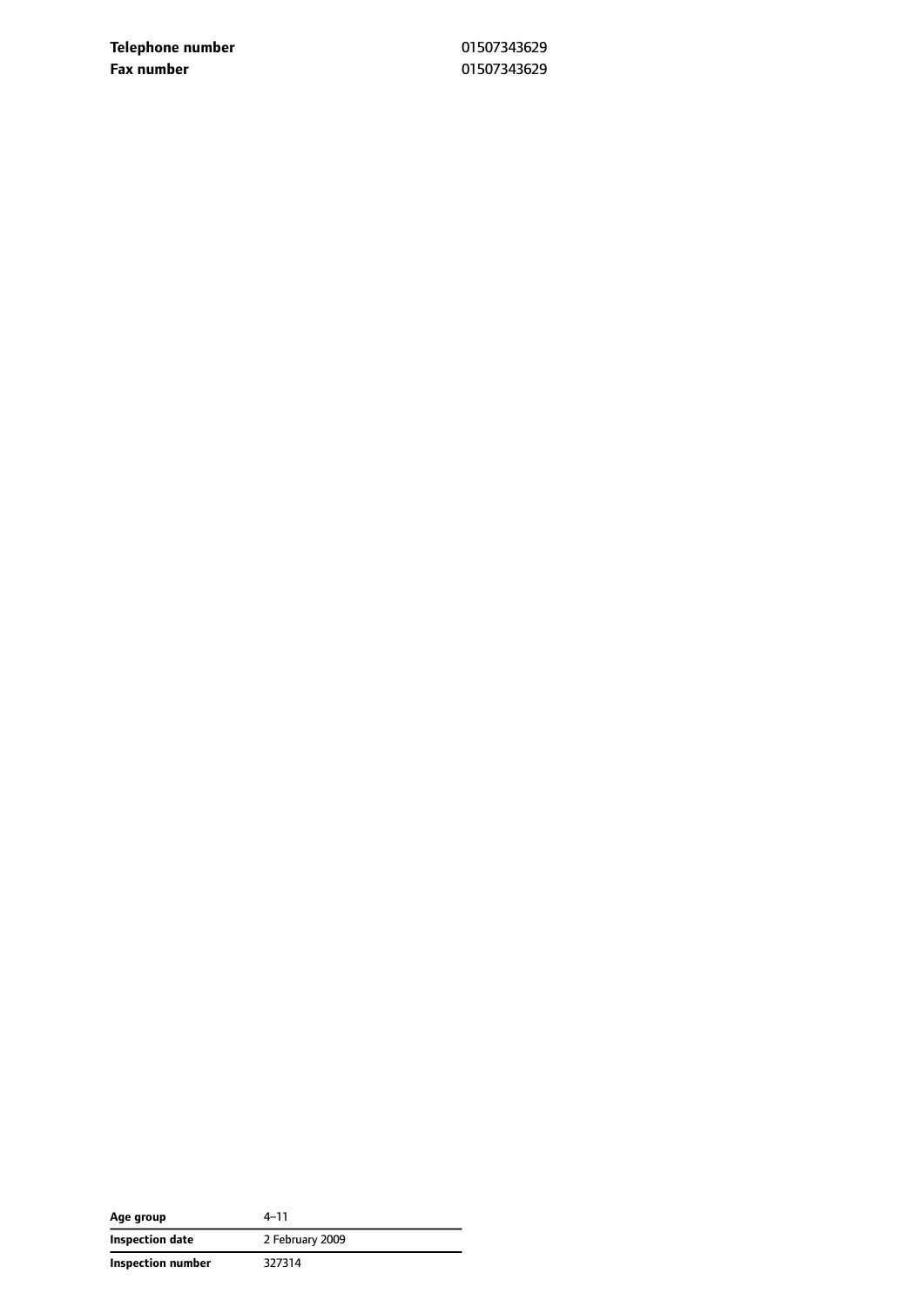.

<sup>©</sup> Crown copyright 2009

Website: www.ofsted.gov.uk

This document may be reproduced in whole or in part for non-commercial educational purposes, provided that the information quoted is reproduced without adaptation and the source and date of publication are stated.

Further copies of this report are obtainable from the school. Under the Education Act 2005, the school must provide a copy of this report free of charge to certain categories of people. A charge not exceeding the full cost of reproduction may be made for any other copies supplied.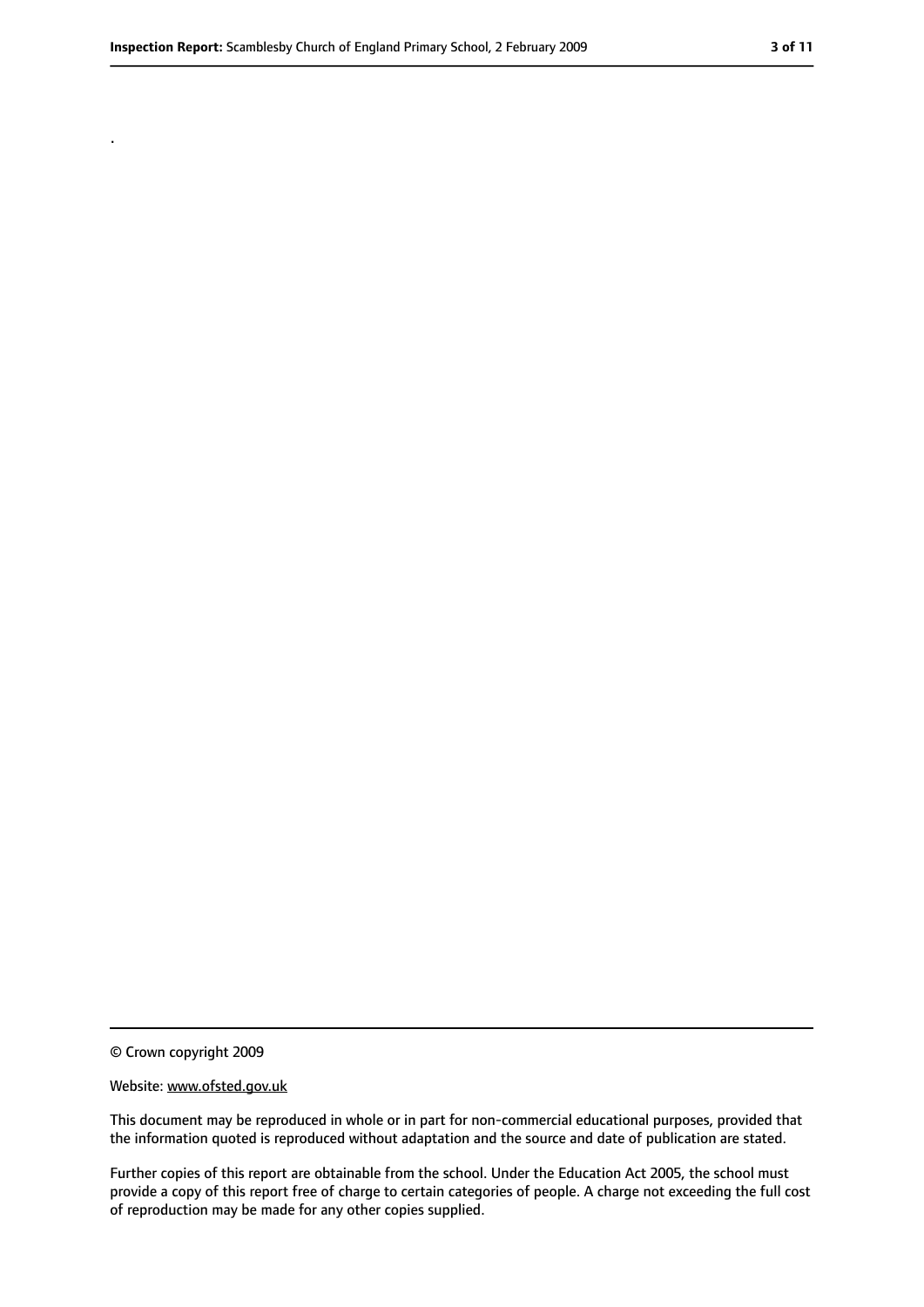# **Introduction**

The inspection was carried out by two Additional Inspectors.

Inspectors evaluated the overall effectiveness of the school and investigated the following issues: the achievement of pupils in Years 1 and 2, the impact of assessment in tracking pupils' progress and on raising achievement, particularly in Years 1 and 2, and plans to widen pupils' contribution and to increase the school's role in promoting community cohesion. Evidence was collected from observing lessons, discussions with pupils, members of the senior leadership team and governors, a scrutiny of school documents and parent questionnaires. Other aspects of the school's work were not investigated in detail, but where inspectors found no evidence to suggest that the school's own assessments, as given its self-evaluation, were not justified, these have been included where appropriate in this report.

## **Description of the school**

This is a very small village school. Its pupils come from Scamblesby and a wide rural area with some from the nearby towns of Louth and Horncastle. All of the pupils are White British and many live in favourable economic and social circumstances. Their attainment on entry is broadly average, although there is a wide range of ability and an average proportion of pupils with learning difficulties and/or disabilities, relating to communication, language and literacy. There are seven children in the Reception Year receiving Early Years Foundation Stage provision. Pupils are taught in three mixed year group classes, which are made up of Reception and Years 1 and 2, then Years 3 and 4, and finally Years 5 and 6.

#### **Key for inspection grades**

| Outstanding  |
|--------------|
| Good         |
| Satisfactory |
| Inadequate   |
|              |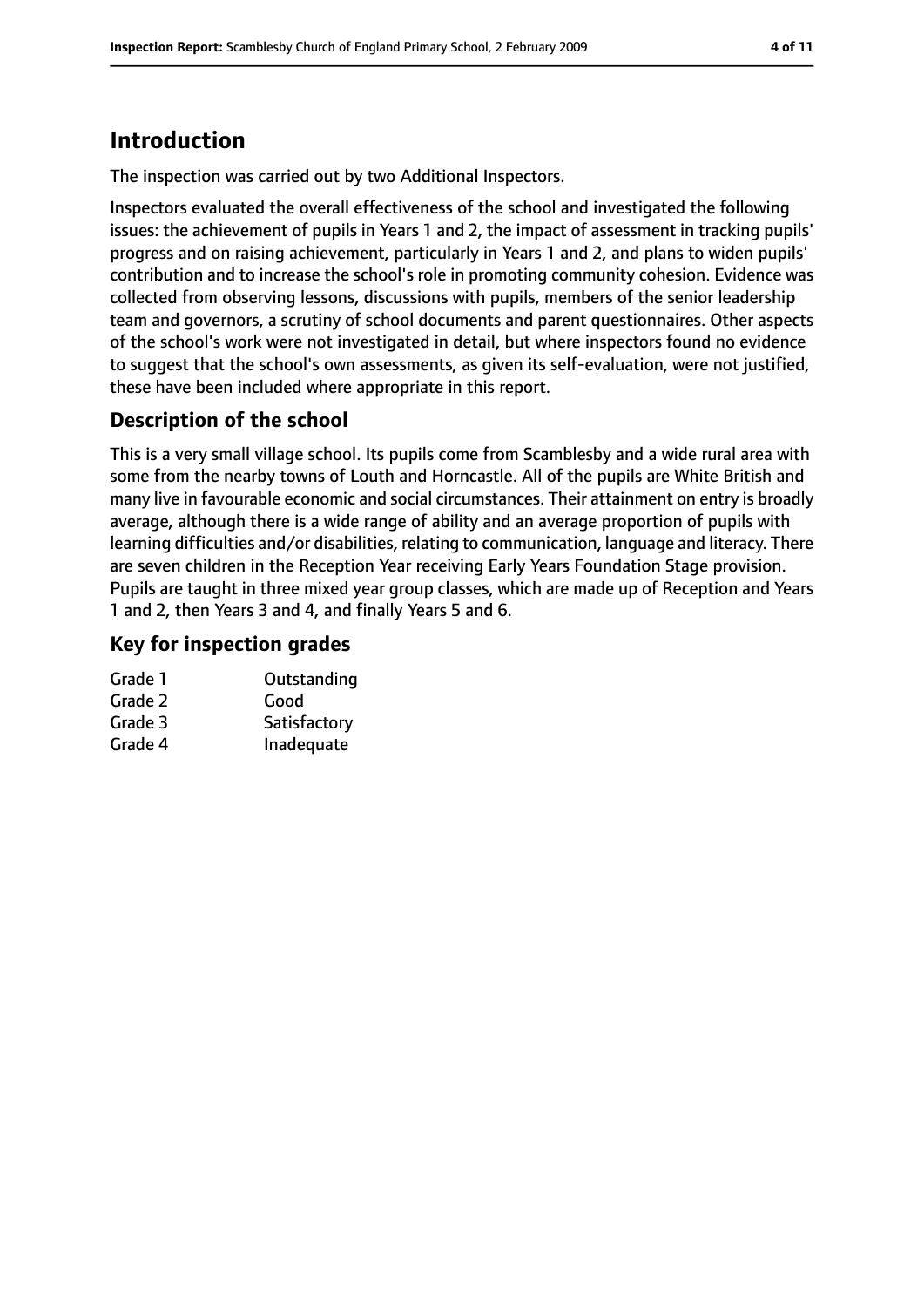#### **Overall effectiveness of the school**

#### **Grade: 2**

Scamblesby Primary is a good school because pupils achieve well both academically and in their personal development. They make good progress as they move through the school, and in their final two years pupils make very rapid progress in lessons because teaching is outstanding. This ensures they are very well prepared for the future. By the end of Key Stage 2, pupils consistently achieve exceptionally high standards, especially in mathematics and science. Standards in English often reach the same high level but not as regularly as in mathematics and science. Untypically, results at the end of Key Stage 2 in 2007 were average overall. They were above average in English and science but below in mathematics. Nevertheless, these were remarkable results because a significant minority of the pupils taking the tests in 2007 had started school with well below average attainment. They benefited from the same very rapid progress made by other groups in their last two years in school and, where appropriate, from the school's good provision for pupils with learning difficulties and/or disabilities. The indications from the school's results in 2008 confirm the trend of very high standards by the end of Year 6. The number achieving the higher levels in tests is well in excess of the national averages in English and mathematics.

Pupils' progress is satisfactory in Years 1 and 2 and picks up pace in Years 3 and 4. By the end of Year 2, standards have remained broadly average over time, but occasionally below average, in writing in particular. The analysis of results is complicated because they are prone to distortions caused by the small numbers of pupils being tested and often the effects of their wide range of ability. However, the school's focus on teaching and learning has sharpened and improvement in assessment is producing greater detail on each pupil's progress, enabling more precise planning of lessons. Assessment procedures now in place provide a clear description of what each pupil has achieved and what are the next steps in learning required to continue good progress.

Teaching and learning are good. In Years 5 and 6, they are excellent because teaching is lively, fast paced and challenging. The teacher knows the pupils' capabilities extremely well, planning very effectively so that lessons are interesting and stimulating. This leads to a high degree of engagement, thinking and contributions from the whole class. Teaching provides very good opportunities for pupils to work independently and in small groups. They discuss and share their opinions enthusiastically, gaining much enjoyment, for example, from dealing in a sophisticated manner with the complex use of language in poems. Planning is generally good in the other classes. The support for pupils with learning difficulties and/or disabilities is well planned and teaching assistants are effective in helping them make progress. Sometimes a strict adherence to curriculum schemes, means there is much less inventiveness in activities to really stimulate pupils' interest to the level seen in Years 5 and 6. Although consistently good, lessons in other classes are not as engaging and challenging. The focus is on ensuring the basics are very firmly established, which has merit but leads to cautious rather than adventurous teaching. Until recently, assessment had done the job of accurately measuring pupils' attainment and progress. It had not always been used effectively for more detailed analysis of strengths and weaknesses in progress so that teacher's planning could be adapted in the light of these. New procedures are addressing this and school leaders have a much better understanding of pupils' progress which they are using to improve the focus of teaching and learning. Pupils have targets focused on the next steps in learning and a new marking policy has been implemented keeping close track of each pupil's performance. It is too early to say what impact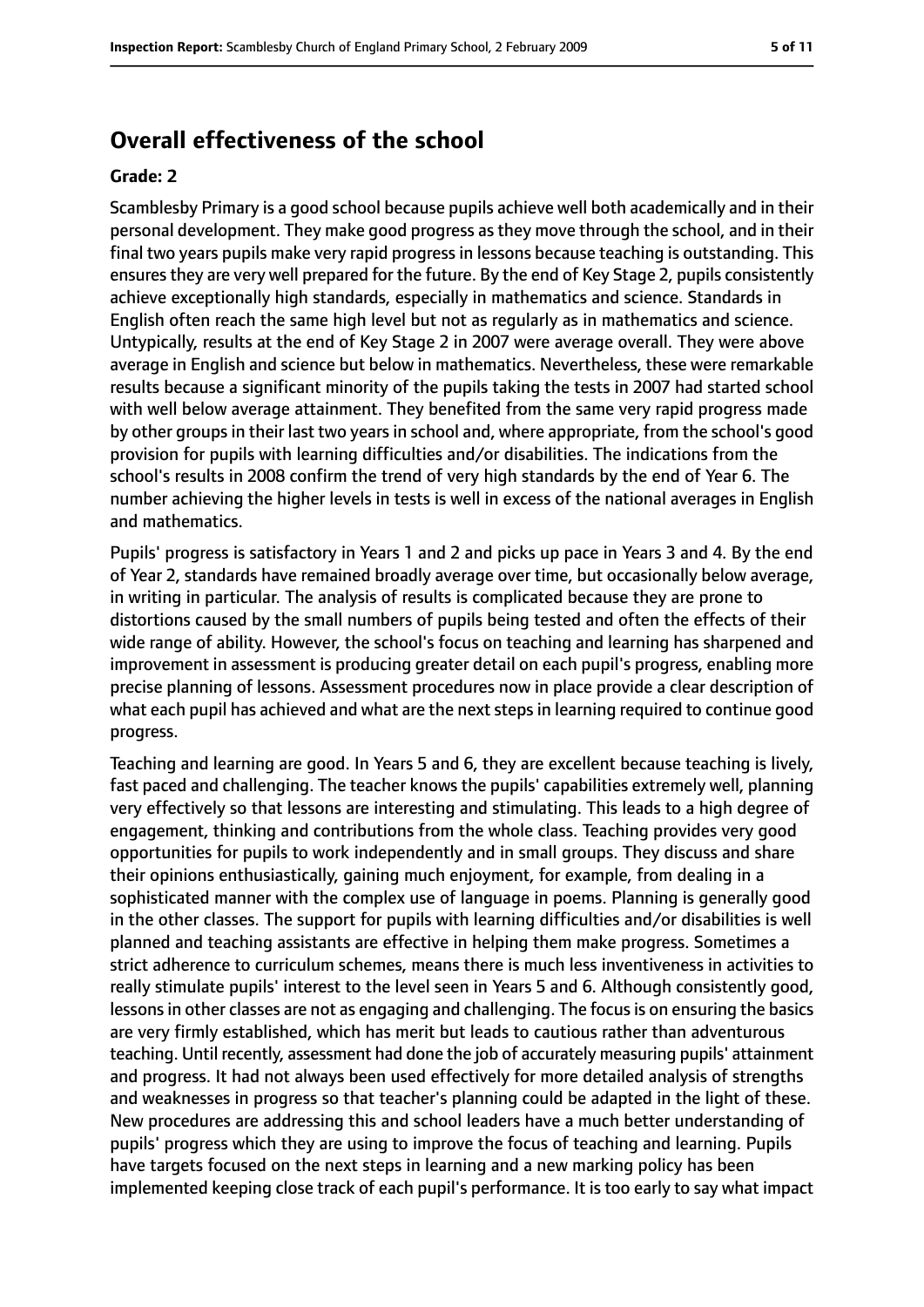these are having on raising standards, although they are improvements in the ways of supporting pupils' academic progress. Care, guidance and support are good. Regular reports to parents and discussions with them are sharply focused and detailed on what their children have already attained and what they need to concentrate on next.

The school cares well for its pupils and they are carefully safeguarded as a result of robust policies and procedures. A strong Christian ethos promotes positive values that help pupils form good relationships and friendships, as well as showing them the importance of having regard and respect for others whatever their differences. Pupils' personal development, including their spiritual, moral, social and cultural development is good. They are well behaved, cooperative and helpful. Pupils think carefully about staying safe and show concern for others' safety. Bullying is not something that happens often but pupils know it would be dealt with effectively. They say they really enjoy school, which is reflected in good attendance and in parents' views. They make a good contribution through the many responsibilities given to them by the school, which includes the school council and raising money for several charities. Pupils understand and appreciate the importance of a healthy lifestyle and so take eating a good diet and keeping fit seriously. Sports and cooking are popular choices for club activities after school.

The school's broad curriculum offers pupils a good range of learning opportunities that are well enriched, by clubs, sports and cultural activities in particular. The amount of time for physical education is being increased to be in line with national recommendations. In subjects such as personal, social and health education, and their religious education, pupils are taught about Christianity, other religious beliefs and cultures. They talk knowledgeably and sensitively about all of these, showing they have developed good regard and respect.

The school is well led and managed. Governors are active and constructive partners supporting and challenging school leadership. Parents' involvement is actively encouraged through the parent/teacher association, regular parents' evenings and school reports. Their estimation of the school is very positive, especially on how it seeks their views and its good effect on their children's all-round development. They recognise the good impact of the headteacher, who has been in post three years, on school improvement and on the enrichment of the curriculum in particular. The headteacher is ably supported by the other school leaders, especially in managing the provision for pupils with learning difficulties and/or disabilities. Improvement has been good since the last inspection, particularly as pupils have been given more responsibilities and, through new assessment procedures, the tracking of progressis now robust. The capacity for continued improvement is good. One of the priorities for development is improving the school's contribution to community cohesion. Currently, it is satisfactory as there are strong, long-standing links with the community in and around Scamblesby, especially through the work of the church and village hall. Different dimensions of community are not fully developed, the United Kingdom and global community in particular. While the curriculum provides a perspective for pupils on cultural diversity in Britain, they have less opportunity to mix with and learn with those from different backgrounds.

#### **Effectiveness of the Early Years Foundation Stage**

#### **Grade: 2**

Children make good progress in a stimulating learning environment in Reception and standards, overall, are average by the start of Year 1. Initial assessment shows the majority are slightly further ahead in their knowledge and understanding of the world, physical and creative development than in literacy, numeracy and personal, social and emotional development. Good teaching keeps the children interested, active and enjoying their work and activities. The Early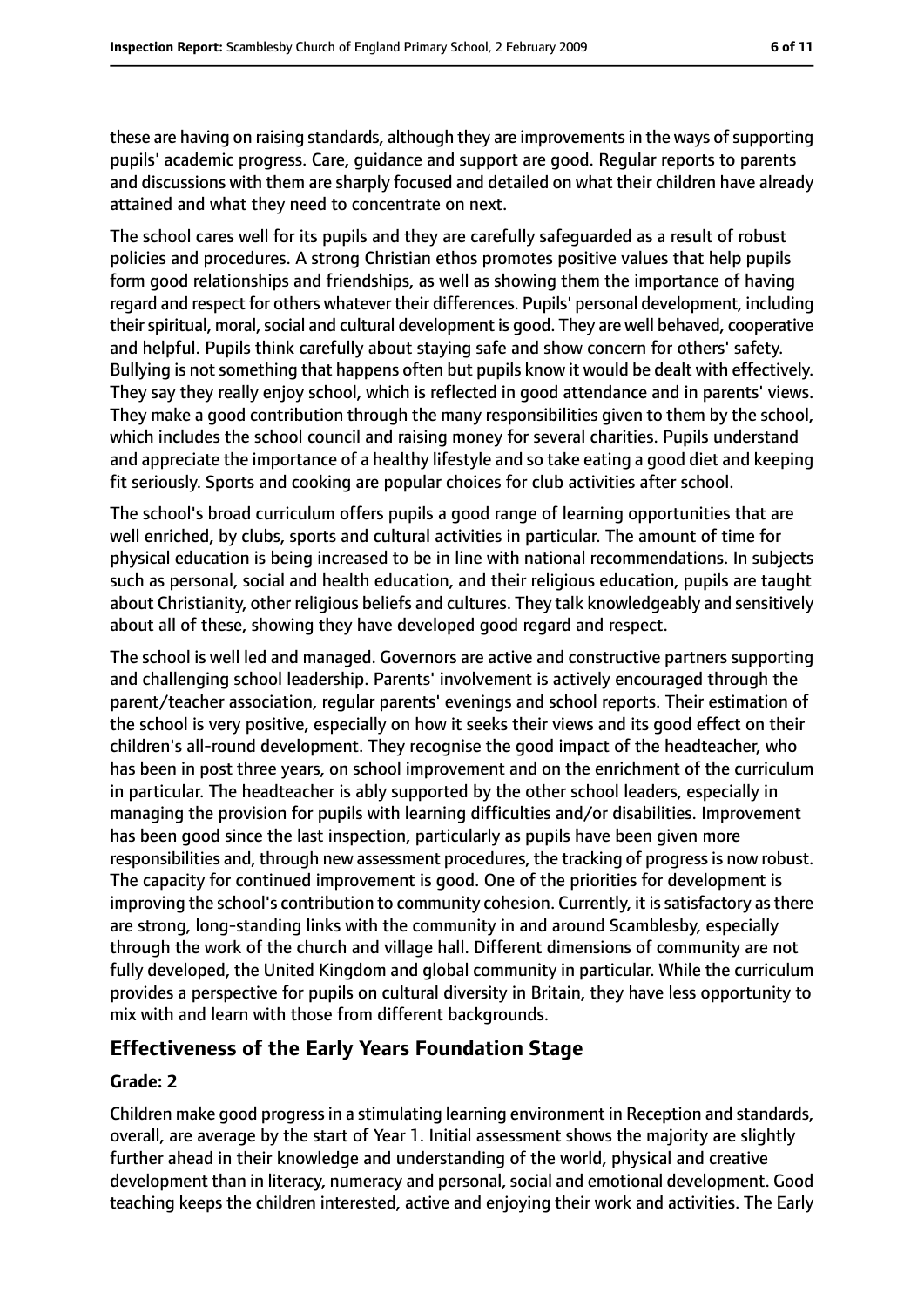Years Foundation Stage is well led and children have good opportunities to work and play together in their classroom and outside. They are well cared for and supported. As a result, they happily work together and help each other, for example when seen coordinating the fetching of the water, pouring and mixing their 'disgusting porridge'. A good range of activities are planned effectively for indoors and outside, which encourage children's independence, personal, social and emotional development. Teacher-directed work on literacy and numeracy skills is nicely balanced with child-initiated play, with the result that children eagerly engage in structured learning. As a result, they develop their basic skills at a good rate. Recent improvements in assessment procedures are producing closer tracking and greater detail of children's progress so that adults' planning can be targeted well to individual needs.

#### **What the school should do to improve further**

- Use assessment information effectively in planning lessons throughout the school so pupils' work is more engaging and challenging and matched closely to their abilities.
- Develop a comprehensive strategy to promote community cohesion.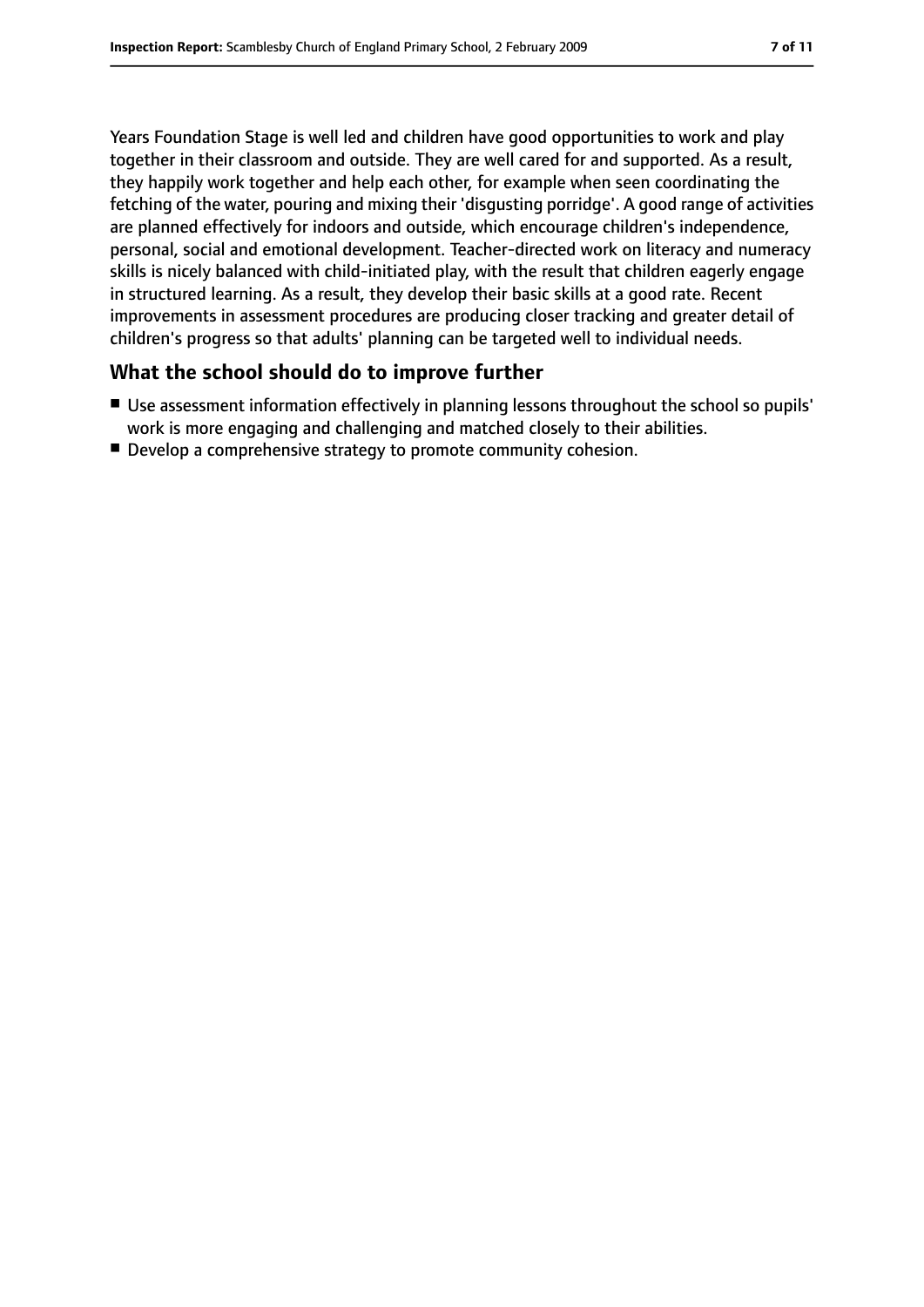**Any complaints about the inspection or the report should be made following the procedures set out in the guidance 'Complaints about school inspection', which is available from Ofsted's website: www.ofsted.gov.uk.**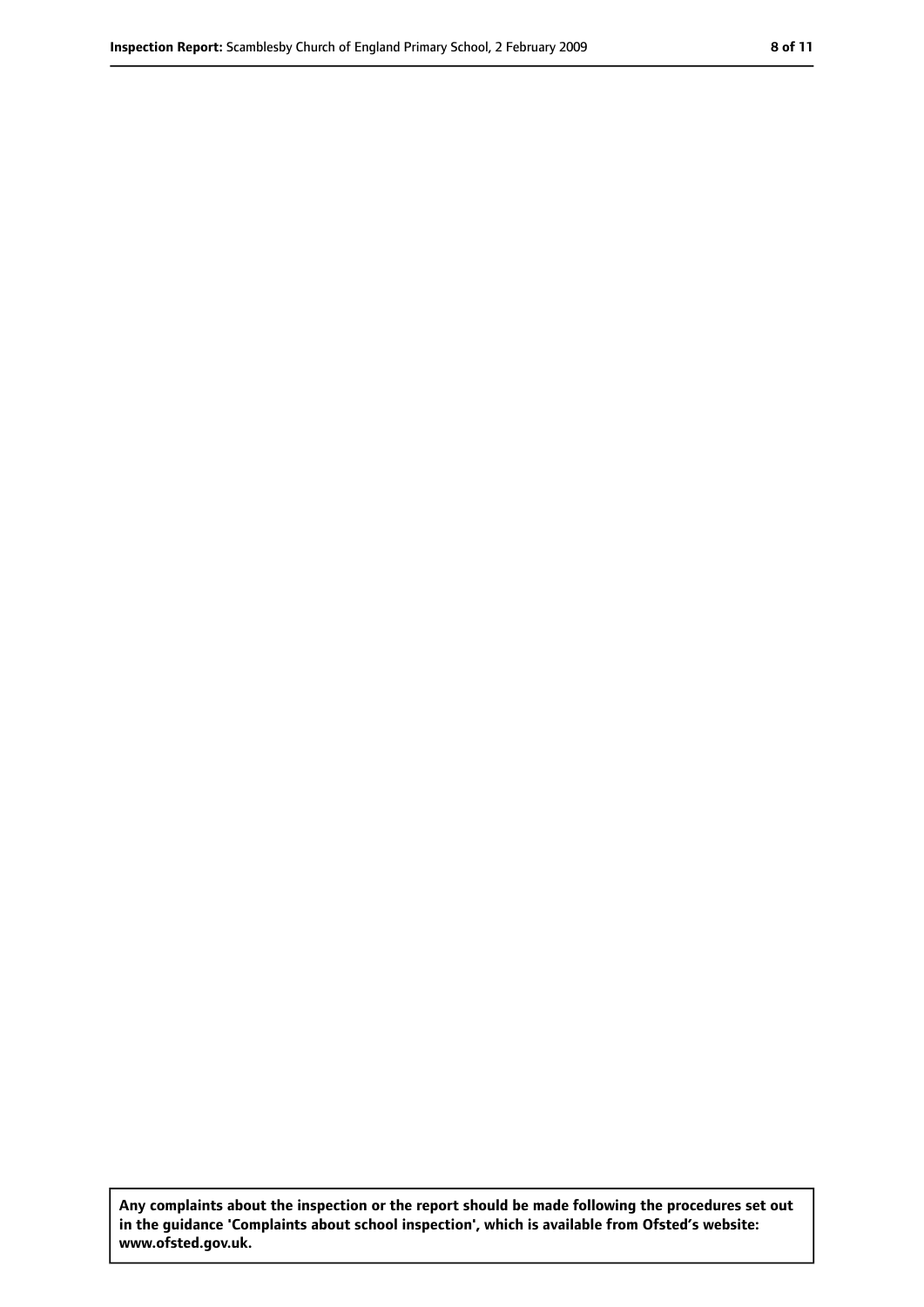# **Inspection judgements**

| Key to judgements: grade 1 is outstanding, grade 2 good, grade 3 satisfactory, and | <b>School</b> |
|------------------------------------------------------------------------------------|---------------|
| arade 4 inadequate                                                                 | Overall       |

#### **Overall effectiveness**

| How effective, efficient and inclusive is the provision of<br>education, integrated care and any extended services in meeting the<br>needs of learners? |     |
|---------------------------------------------------------------------------------------------------------------------------------------------------------|-----|
| Effective steps have been taken to promote improvement since the last<br>inspection                                                                     | Yes |
| How well does the school work in partnership with others to promote learners'<br>well being?                                                            |     |
| The capacity to make any necessary improvements                                                                                                         |     |

## **Effectiveness of the Early Years Foundation Stage**

| How effective is the provision in meeting the needs of children in the<br>l EYFS?            |  |
|----------------------------------------------------------------------------------------------|--|
| How well do children in the EYFS achieve?                                                    |  |
| How good are the overall personal development and well-being of the children<br>in the EYFS? |  |
| How effectively are children in the EYFS helped to learn and develop?                        |  |
| How effectively is the welfare of children in the EYFS promoted?                             |  |
| How effectively is provision in the EYFS led and managed?                                    |  |

#### **Achievement and standards**

| How well do learners achieve?                                                                               |  |
|-------------------------------------------------------------------------------------------------------------|--|
| The standards <sup>1</sup> reached by learners                                                              |  |
| How well learners make progress, taking account of any significant variations<br>between groups of learners |  |
| How well learners with learning difficulties and/or disabilities make progress                              |  |

<sup>&</sup>lt;sup>1</sup>Grade 1 - Exceptionally and consistently high; Grade 2 - Generally above average with none significantly below average; Grade 3 - Broadly average to below average; Grade 4 - Exceptionally low.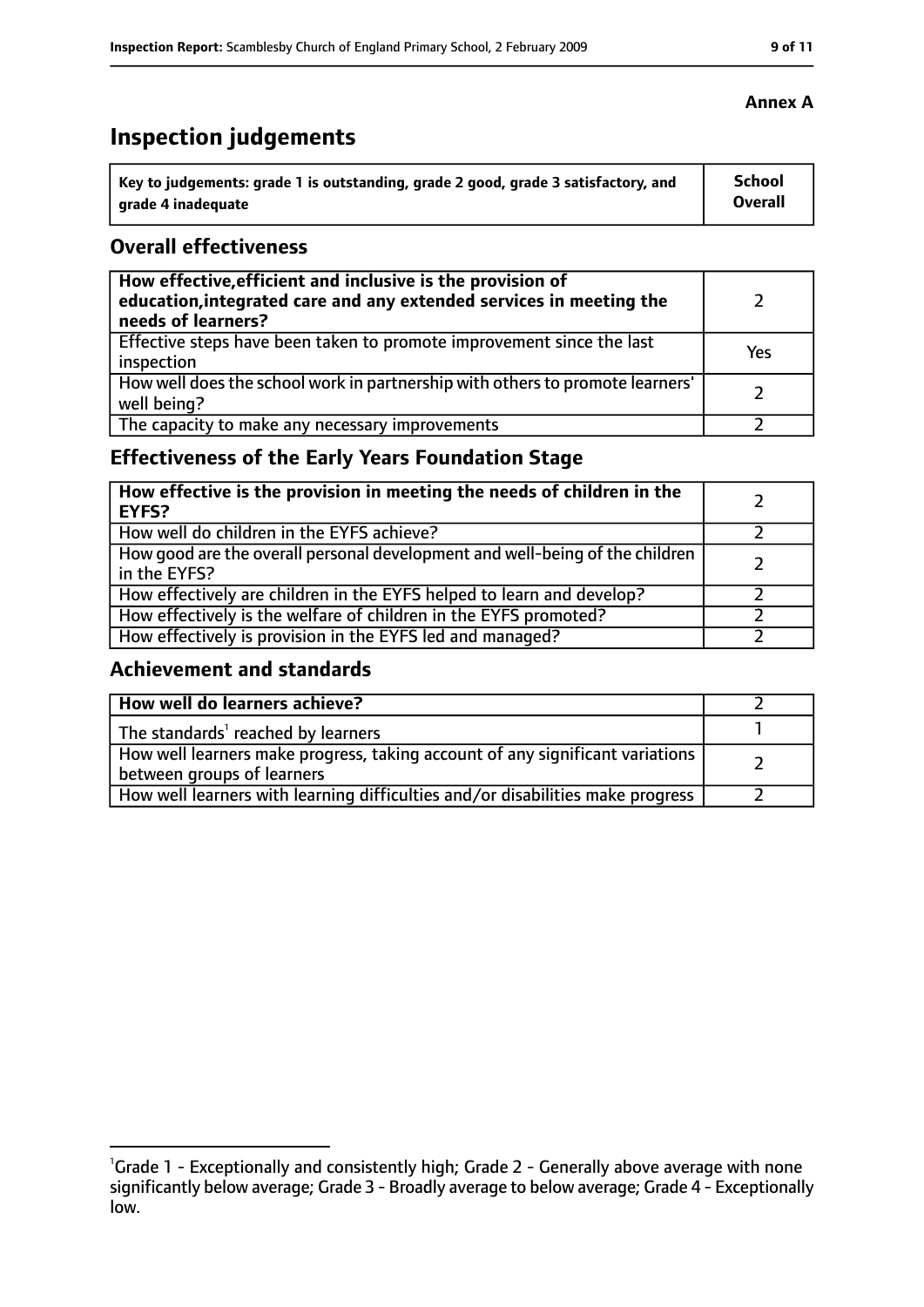## **Personal development and well-being**

| How good are the overall personal development and well-being of the<br>learners?                                 |  |
|------------------------------------------------------------------------------------------------------------------|--|
| The extent of learners' spiritual, moral, social and cultural development                                        |  |
| The extent to which learners adopt healthy lifestyles                                                            |  |
| The extent to which learners adopt safe practices                                                                |  |
| The extent to which learners enjoy their education                                                               |  |
| The attendance of learners                                                                                       |  |
| The behaviour of learners                                                                                        |  |
| The extent to which learners make a positive contribution to the community                                       |  |
| How well learners develop workplace and other skills that will contribute to<br>their future economic well-being |  |

# **The quality of provision**

| How effective are teaching and learning in meeting the full range of<br>learners' needs?              |  |
|-------------------------------------------------------------------------------------------------------|--|
| How well do the curriculum and other activities meet the range of needs and<br>interests of learners? |  |
| How well are learners cared for, quided and supported?                                                |  |

## **Leadership and management**

| How effective are leadership and management in raising achievement<br>and supporting all learners?                                              |           |
|-------------------------------------------------------------------------------------------------------------------------------------------------|-----------|
| How effectively leaders and managers at all levels set clear direction leading<br>to improvement and promote high quality of care and education |           |
| How effectively leaders and managers use challenging targets to raise standards                                                                 |           |
| The effectiveness of the school's self-evaluation                                                                                               |           |
| How well equality of opportunity is promoted and discrimination eliminated                                                                      |           |
| How well does the school contribute to community cohesion?                                                                                      | 3         |
| How effectively and efficiently resources, including staff, are deployed to<br>achieve value for money                                          |           |
| The extent to which governors and other supervisory boards discharge their<br>responsibilities                                                  |           |
| Do procedures for safequarding learners meet current government<br>requirements?                                                                | Yes       |
| Does this school require special measures?                                                                                                      | <b>No</b> |
| Does this school require a notice to improve?                                                                                                   | No        |